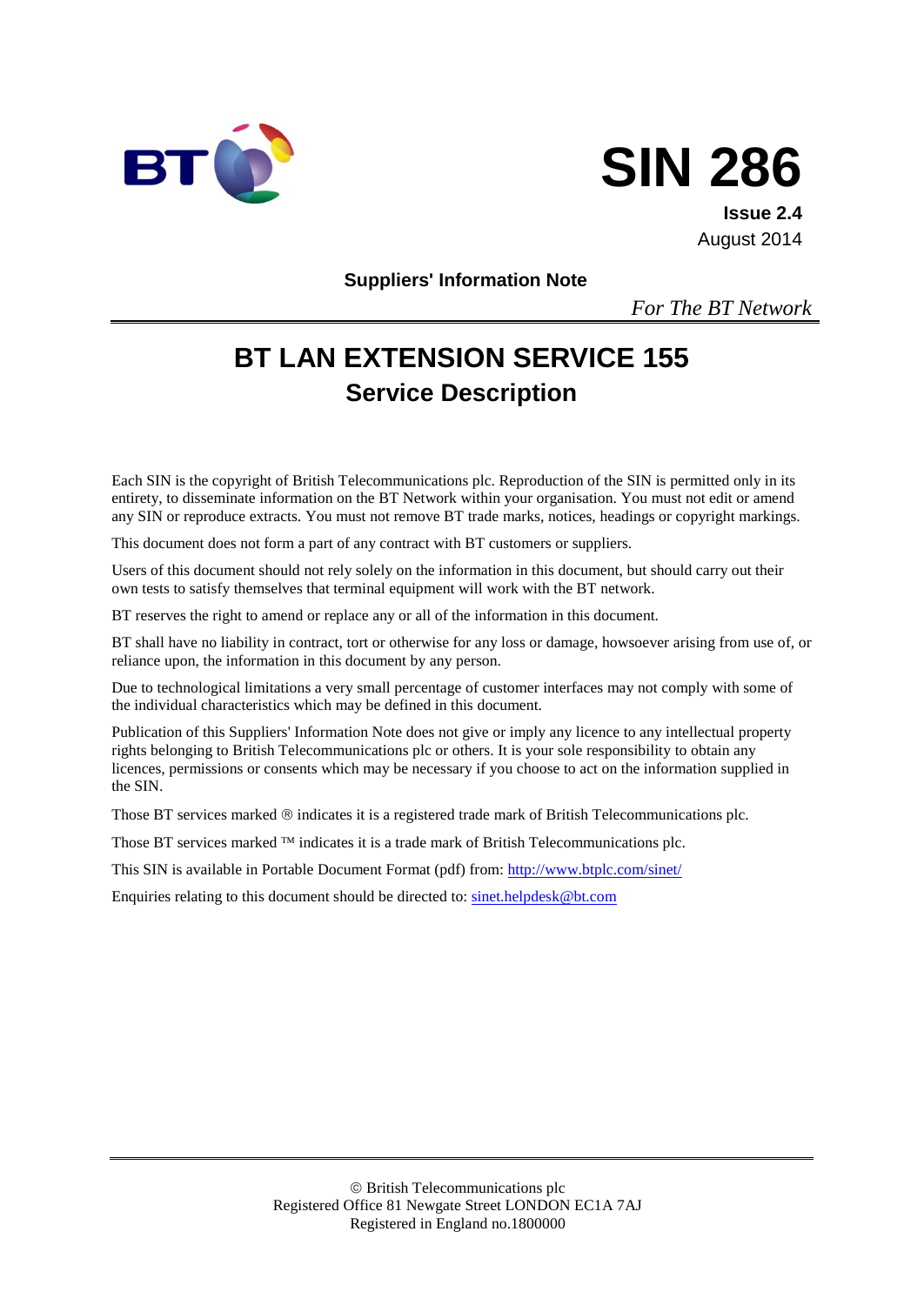#### **CONTENTS:**

| 1.                       |                |  |
|--------------------------|----------------|--|
| 2.                       |                |  |
| 2.1<br>2.2               |                |  |
| 3.                       |                |  |
| 3.1<br>3.2<br>3.3<br>3.4 |                |  |
| 4.                       |                |  |
| 4.1<br>4.2               | 4.2.1<br>4.2.2 |  |
| 5.                       |                |  |
| 6.                       |                |  |
| 7.                       |                |  |
| 8.                       |                |  |
|                          |                |  |
| A.1<br>A.2               |                |  |

### **FIGURES:**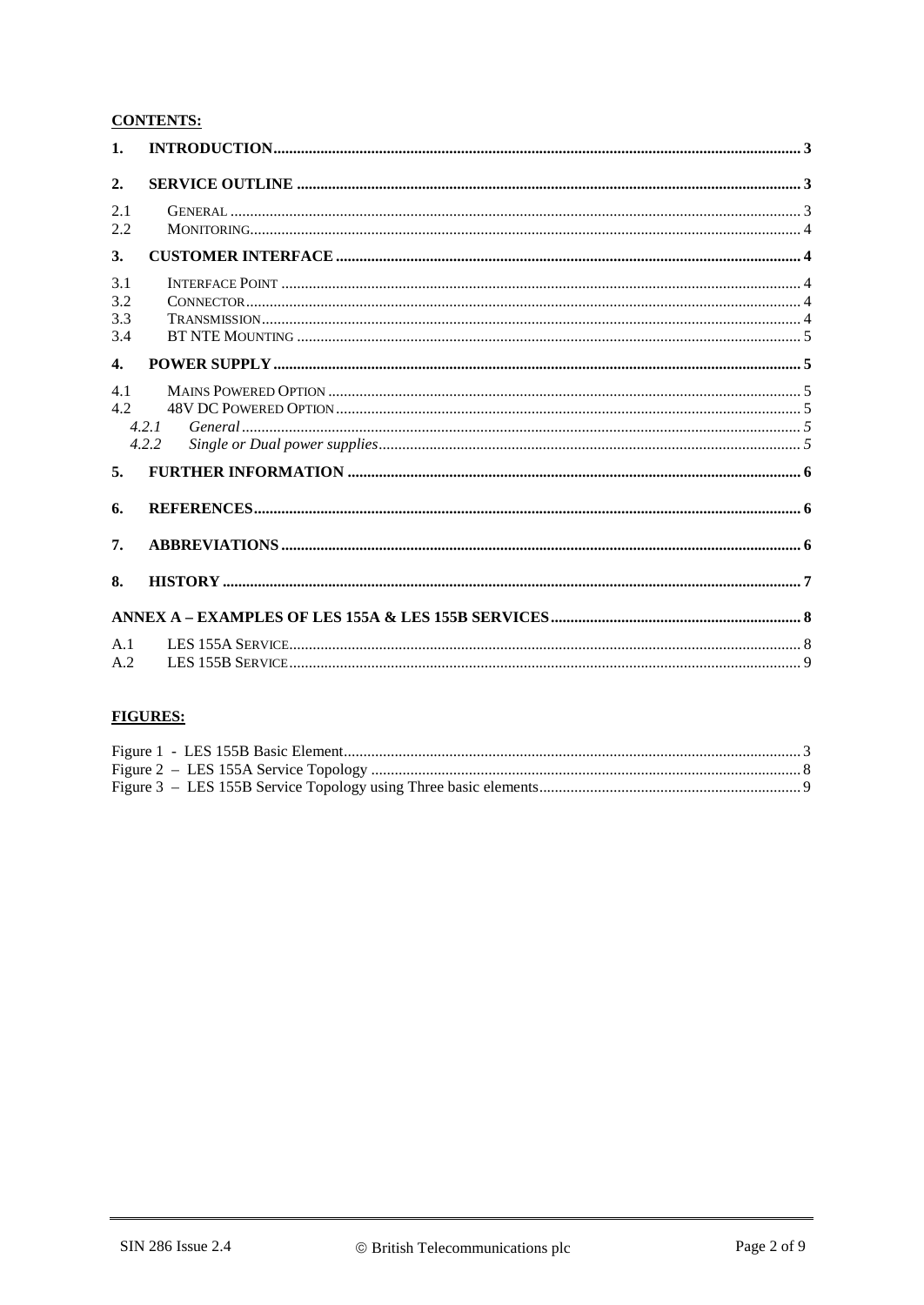#### **1. Introduction**

This Suppliers Information Note (SIN) describes the customer interface provided with the BT Local Area Network (LAN) Extension Service 155 (LES 155). Also provided is some general information on the LES 155 Service, and on some of the physical aspects of the NTE currently being deployed for new customer orders. This SIN is intended to provide customer interface and service information to be used by Customer Premises Equipment (CPE) manufacturers and developers.

**NB - The BT Global service described in this SIN is now delivered using Openreach Wholesale End to End Extension Service 155 (WEES 155), which is described in SIN 434. However, this SIN 286 remains available for reference.**

#### **2. Service Outline**

#### **2.1 General**

The LES 155 services (LES 155A & LES 155B) are made up from a number of the same basic element. This element comprises a single fibre pair link between the customer's sites and an NTE (Network Terminating Equipment) at each end of this link. This basic element also corresponds to a single LES 155B link.

The services operate at 155,520 kbit/s  $(\pm 20$ ppm) and provide links between customer's sites over radial distances of up to 25 km [\(Figure 1\)](#page-2-0). The actual fibre route distance will depend on the local physical circumstances and the BT plant configuration.

Further information is available from the Advanced Data Services Helpdesk using the contact information at. http://www.btplc.com/sinet/

Examples of these Services and using the basic elements are shown in ANNEX A – [Examples of LES](#page-7-0)  [155A & LES 155B Services.](#page-7-0)



<span id="page-2-0"></span>**Figure 1 - LES 155B Basic Element**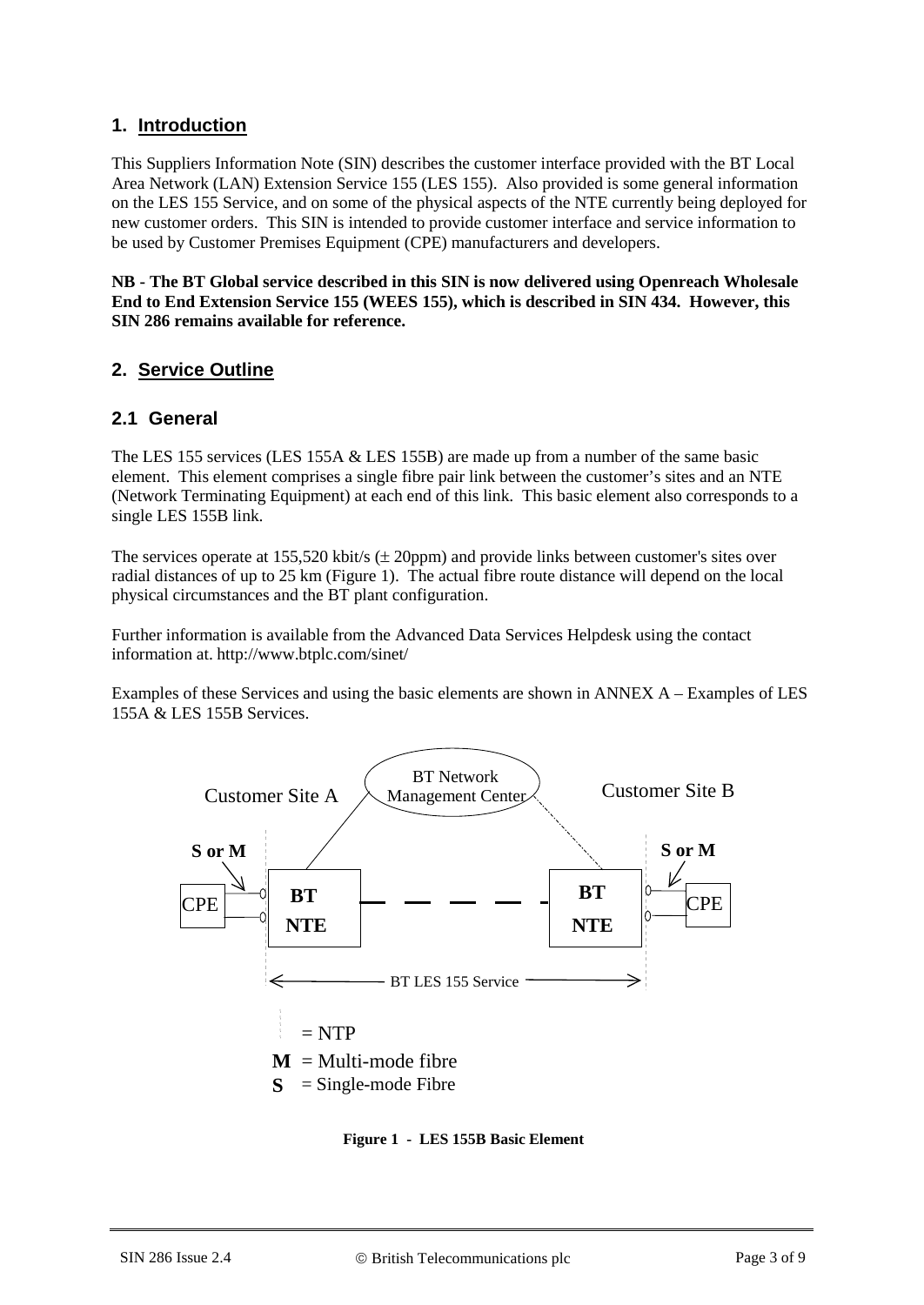It is envisaged that customers will use this service for applications using and implementing the technologies of Synchronous Digital Hierarchy (SDH) and Asynchronous Transfer Mode (ATM). Framing and frame structure will be the responsibility of the customer and will be transported transparently.

Please note that the LES 155A service is no longer available for new supply.

## **2.2 Monitoring**

The BT NTEs are connected to, and monitored by, a BT Network Management Centre and are 'polled' on a regular basis.

It is only possible to monitor the presence of optical conditions, and the physical aspects of the NTE, to determine the functional status of each transmission link for maintenance & repair purposes.

## **3. Customer Interface**

#### **3.1 Interface Point**

The customers user interface is presented at the Network Termination Point (NTP), i.e. the point of connection between the BT Network Terminating Equipment (NTE) and the customers own CPE.

#### **3.2 Connector**

The interface connector is physically located on the BT NTE in the form of a dual optical SC type sockets. A connection is made between the NTE and the CPE by using a suitable patch cable with a plug (male) to make a connection to the BT NTE.

The Service offers two types of interface options either single-mode or multi-mode.

The customer provides a suitable dual SC type patch or interconnection cable between the NTE and the CPE, of either 9/125µm single-mode fibre or 62.5/125µm multi-mode fibre depending on the requested interface type.

The SC type connector conforms to IEC 874-14<sup>[1]</sup>. Attention is drawn to the Intellectual Property Rights (IPRs) set out in the preface of this agreed International standard. It is the responsibility of the CPE supplier to ensure that they have the necessary rights from the owner of the IPR. The IPR owner has stated that they are willing to negotiate licences under reasonable and non-discriminatory terms and conditions with applicants throughout the world.

#### **3.3 Transmission**

The interface complies with Table 1/G.957, Intra-office, STM-1, of ITU-T Recommendation  $G.957^{[2]}$ . The optical fibre presentation at the interface is conformant to (IEC) 60825-1 (2001)<sup>[3]</sup>  $\&$ IEC  $60825-2$   $(2000)^{[4]}$  as a Class 1M Laser Product.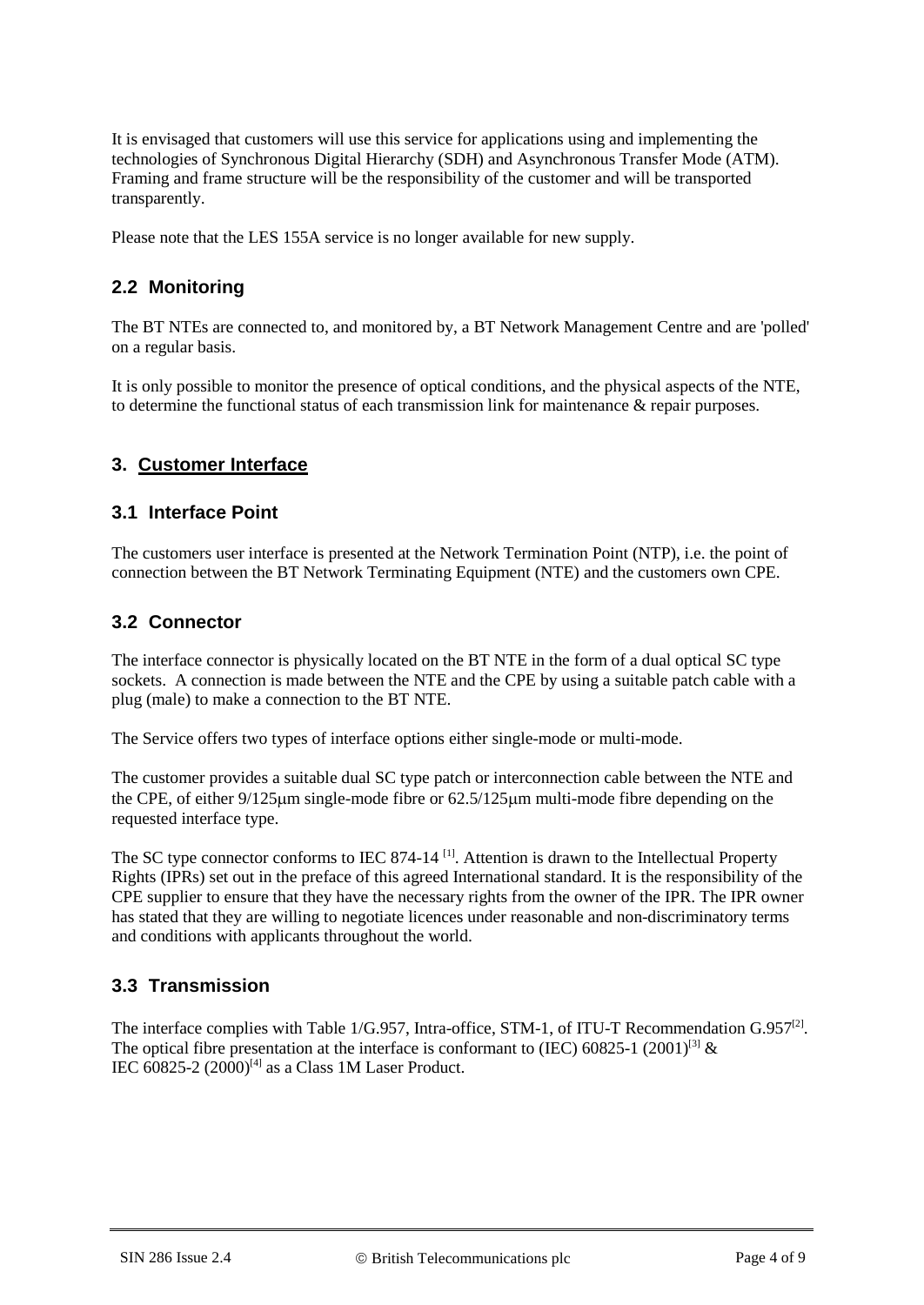## **3.4 BT NTE Mounting**

The BT NTE can be mounted within either BT or customer supplied equipment cabinets capable of accommodating standard 19 inch mounting practice. Alternatively, the BT NTE equipment can be positioned on a suitable horizontal, non-slip surface.

## **4. Power supply**

The BT NTE is locally powered at each end of the link. The NTE can be supplied in either a mains power 110/220V AC or – 48V DC option.

The both types of NTEs feature duplicated power unit arrangements sharing the internal load for enhanced reliability.

An additional mains power socket outlet should be provided to power BT test equipment at initial commissioning, or for in service maintenance activities.

## **4.1 Mains Powered Option**

This is an auto-sensing power unit accepting voltages in the range 90-264V AC, and supply frequencies of 47 to 63Hz.

Only one customer mains socket outlet is required to provide power for each NTE.

The power connection is through a standard lead, comprising a standard UK 13A 3-pin plug (BS1363) and an IEC 320 socket type connector. The NTE has a recessed shrouded IEC 320 plug type connector mounted at the rear of unit.

The phase of the AC power supply to the NTE must be the same as to other equipment housed in the same cabinet, for the usual safety reasons.

A single BT NTE has a maximum power consumption of 30W and current of 0.4 Amps.

## **4.2 48V DC Powered Option**

#### **4.2.1 General**

This power supply accepts input voltages in the range 42 to 58V DC.

The power connection is a screw block terminal, mounted at the rear of the chassis, this is labelled 'DC Supply 48V'.

#### **4.2.2 Single or Dual power supplies**

The NTE may be connected to either a single or to twin DC power supplies. Where only one DC supply is used, then parallel power connections need to be made to the NTE's screw block terminal. It is recommended that the customer uses two separate 48V DC supplies, where possible, to provide resilience.

A single BT NTE has a maximum power consumption of 30W and current of 0.4 Amps at 48VDC.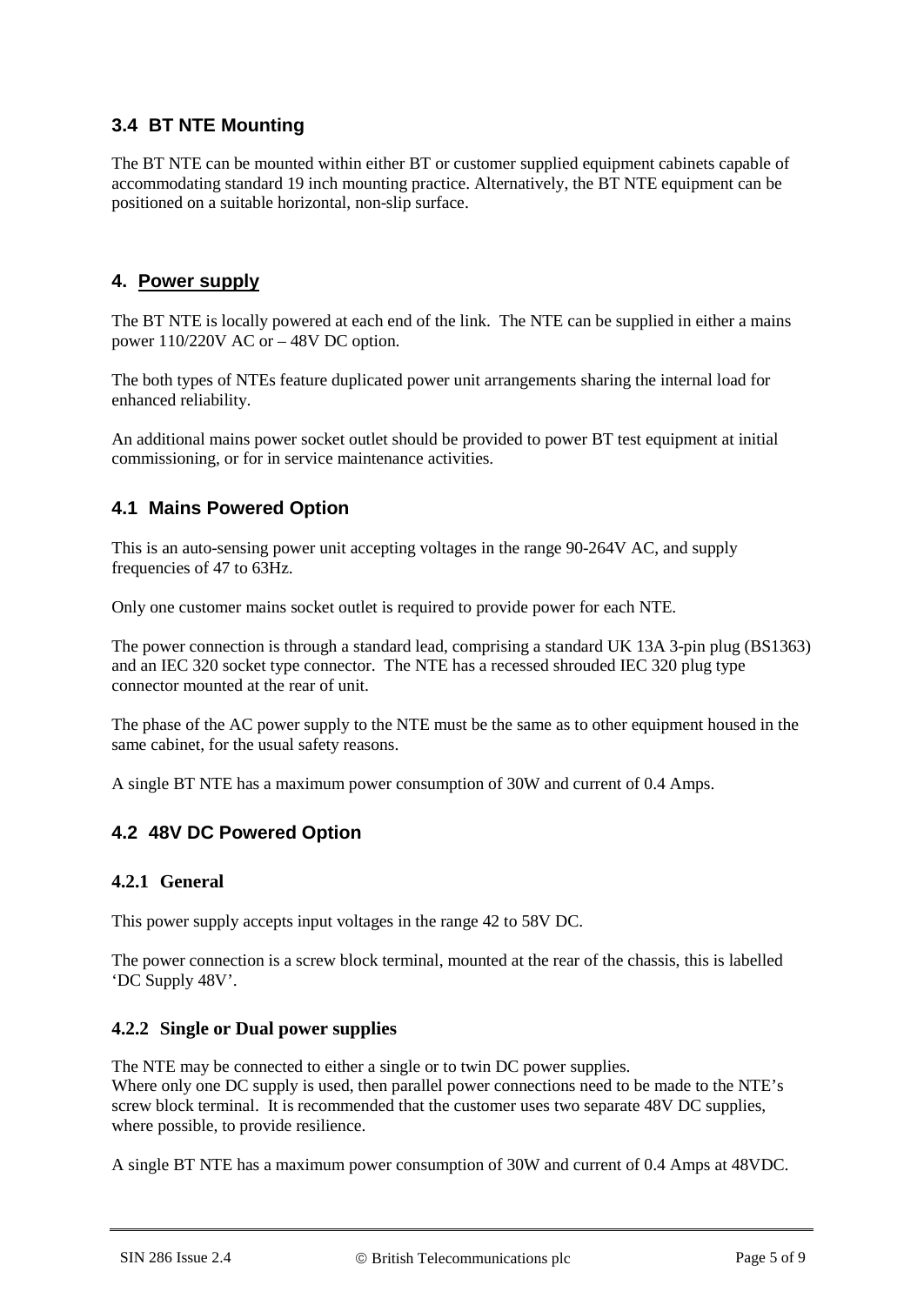## **5. Further information**

Contacts for further information can be found at<http://www.btplc.com/sinet/>

## **6. References**

<span id="page-5-1"></span><span id="page-5-0"></span>

| $\lceil 1 \rceil$ | International Electrotechnical Commission 874/14 - Connectors for Optical<br>Fibres and Cables. Part 14: Sectional Specification for Fibre Optical<br>Connector Type SC. |  |
|-------------------|--------------------------------------------------------------------------------------------------------------------------------------------------------------------------|--|
| $\lceil 2 \rceil$ | ITU-T Recommendation G.957 - Optical interfaces for equipments and<br>systems relating to the synchronous digital hierarchy. June 1999                                   |  |
| $\lceil 3 \rceil$ | (IEC) 60825-1 (2001) Safety of Laser Products Part 1 Equipment<br>classification                                                                                         |  |
| $[4]$             | (IEC) $60825 - 2(2000)$ Safety of Laser Products Part 2 Safety of Optical<br>fibre communications systems.                                                               |  |

<span id="page-5-3"></span><span id="page-5-2"></span>For further information or copies of referenced sources, please see document sources at <http://www.btplc.com/sinet/>

## **7. Abbreviations**

| <b>ATM</b>                                         | <b>Asynchronous Transfer Mode</b>                |  |  |
|----------------------------------------------------|--------------------------------------------------|--|--|
| <b>CPE</b>                                         | <b>Customer Premises Equipment</b>               |  |  |
| <b>IEC</b>                                         | <b>International Electrotechnical Commission</b> |  |  |
| <b>IPRs</b><br><b>Intellectual Property Rights</b> |                                                  |  |  |
| <b>LAN</b><br><b>Local Area Network</b>            |                                                  |  |  |
| <b>LES</b>                                         | <b>LAN Extension Service</b>                     |  |  |
| <b>NTE</b>                                         | <b>Network Terminating Equipment</b>             |  |  |
| <b>NTP</b>                                         | <b>Network Terminating Point</b>                 |  |  |
| <b>SDH</b>                                         | <b>Synchronous Digital Hierarchy</b>             |  |  |
| <b>SIN</b>                                         | <b>Suppliers Information Note</b>                |  |  |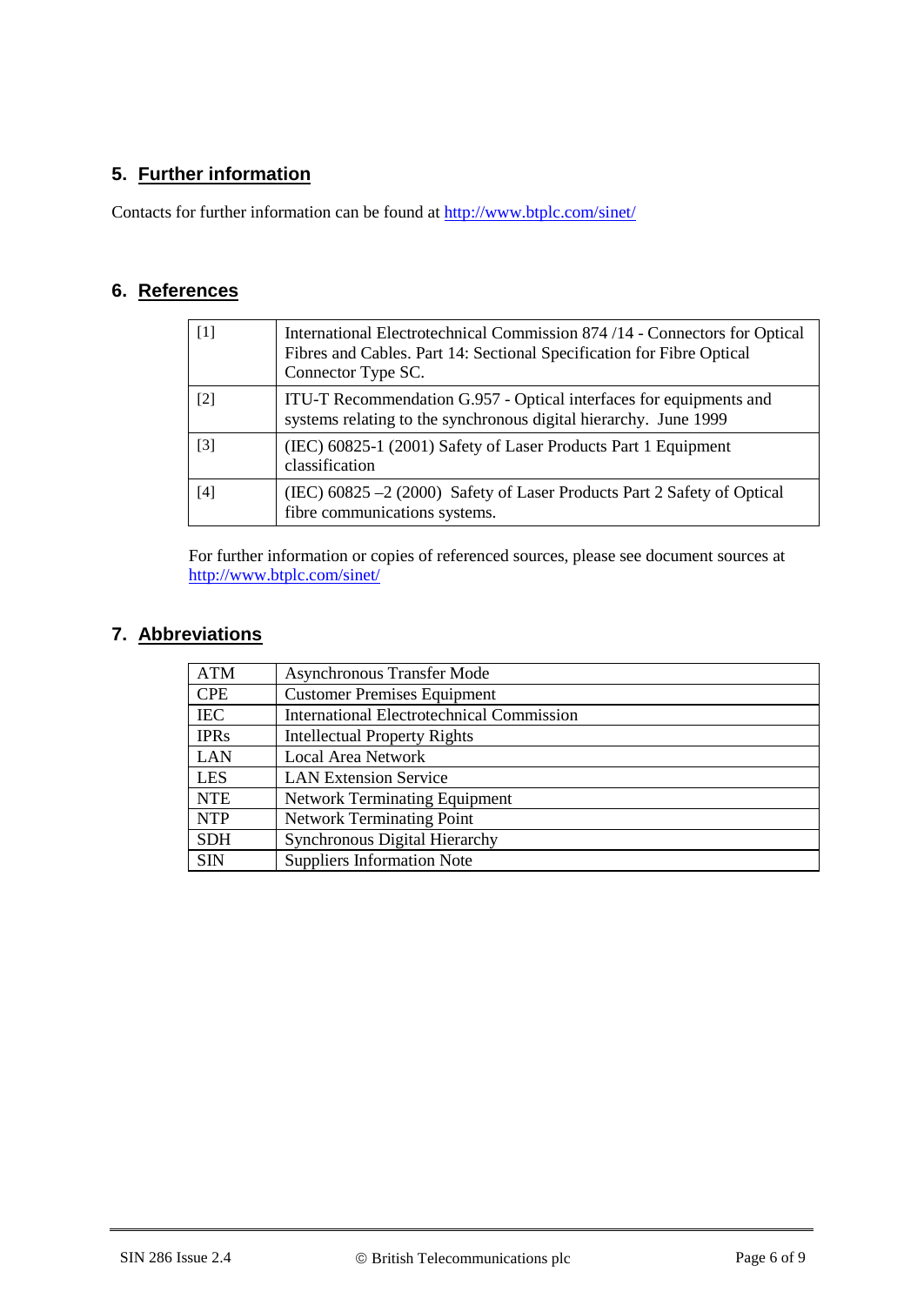## **8. History**

| Issue 1        | November 1997  | <b>First Published</b>                               |
|----------------|----------------|------------------------------------------------------|
|                |                |                                                      |
| $I$ ssue 1.1   | January 2001   | Editorial updates to contact info                    |
| $I$ ssue $2.0$ | October 2001   | Introduction of Single-mode customer interface and   |
|                |                | $-48V$ DC chassis.                                   |
| $I$ ssue 2.1   | September 2003 | Major editorial update and removal of clause on      |
|                |                | terminal equipment approval.                         |
| $I$ ssue $2.2$ | February 2005  | Information that LES 155A is no longer available for |
|                |                | new supply added to Service Outline section.         |
| $I$ ssue 2.3   | March 2009     | Noted that the service is now delivered using        |
|                |                | Openreach WEES 155, as described in SIN 434.         |
| $I$ ssue 2.4   | August 2014    | Change SINet site references from                    |
|                |                | http://www.sinet.bt.com to                           |
|                |                | http://www.btplc.com/sinet/                          |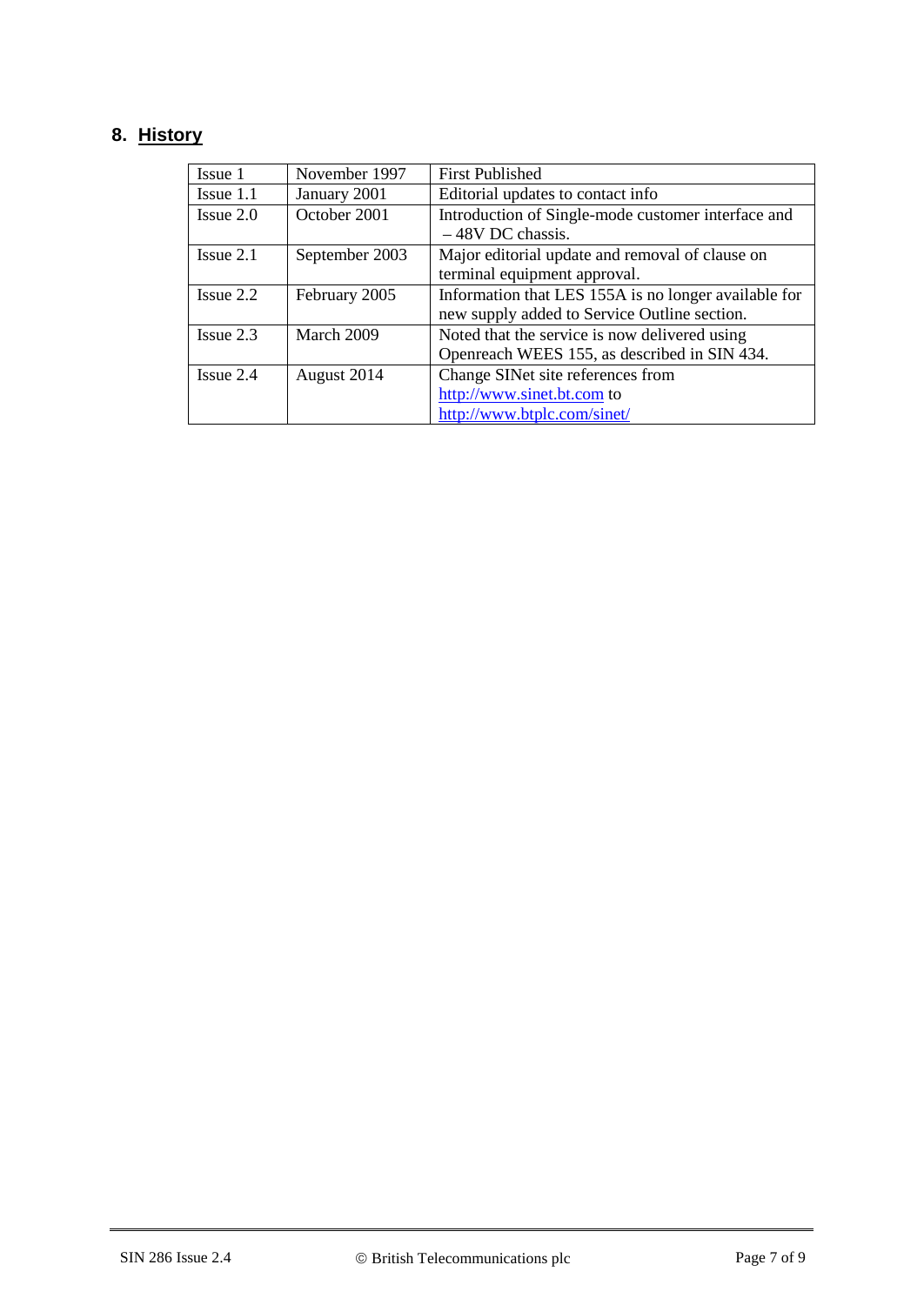## <span id="page-7-0"></span>**ANNEX A – Examples of LES 155A & LES 155B Services**

## **A.1 LES 155A Service**

LES 155A offers point-to-point connectivity between two sites using two LES 155B basic elements, the two elements being installed at the same time [\(Figure 2\)](#page-7-1) to provide this service.



<span id="page-7-1"></span>**S** = Singlemode

**Figure 2 – LES 155A Service Topology**